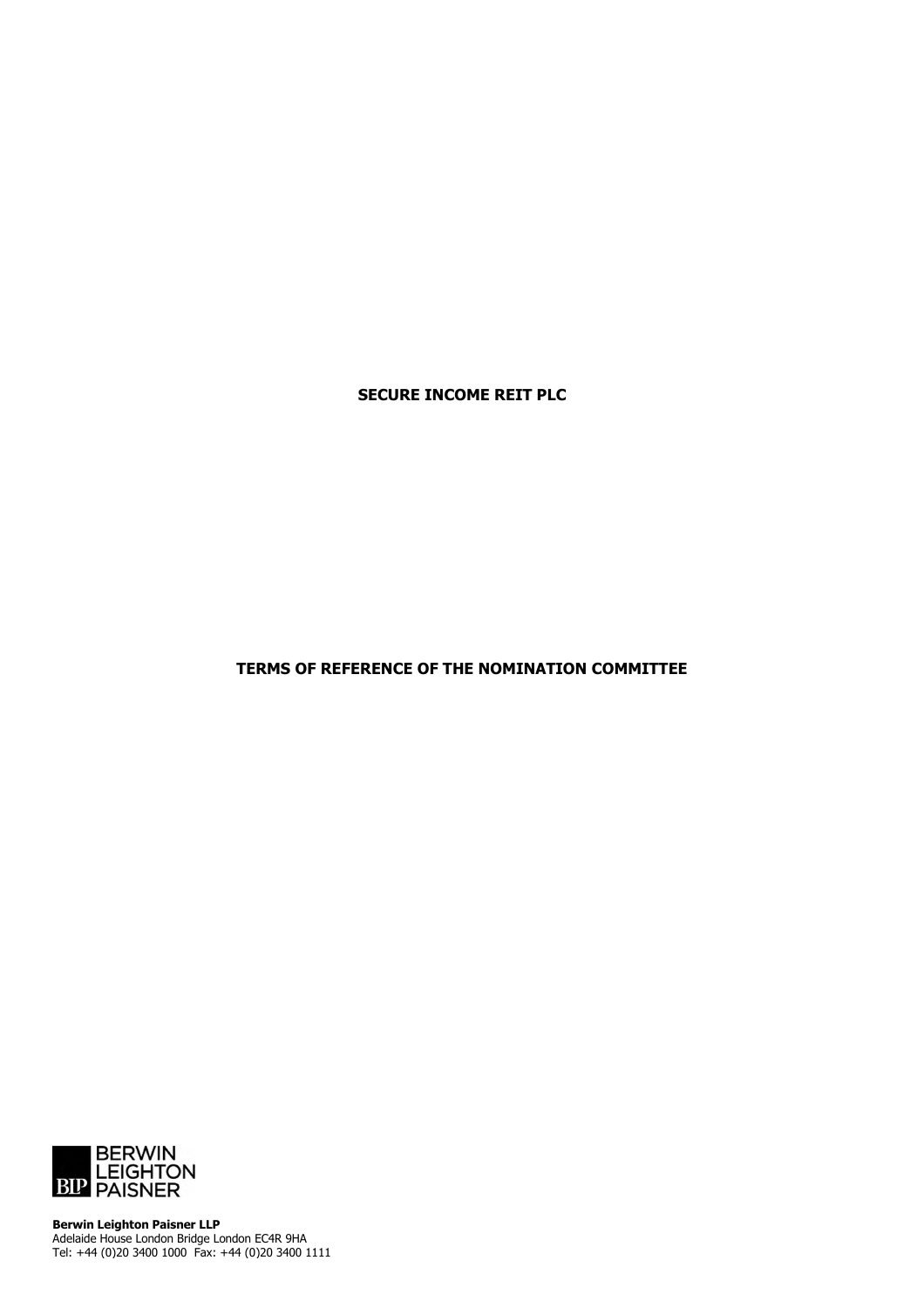## 1 **MEMBERSHIP**

- 1.1 The board of directors of the company (the "**Board**") have resolved to establish a committee of the Board to be known as the Nomination Committee.
- 1.2 Membership of the Nomination Committee shall consist of at least three directors.
- 1.3 Only members of the Nomination Committee have the right to attend committee meetings. However, other individuals such as the company secretary and external advisers may be invited to attend for all or part of any meeting, as and when appropriate and necessary.
- 1.4 The board shall appoint the committee chairman who should be either the chairman of the Board or an independent non-executive director. In the absence of the committee chairman and/or an appointed deputy, the remaining members present shall elect one of themselves to chair the meeting from those who would qualify under these terms of reference to be appointed to that position by the Board. The chairman of the Board shall not chair the committee when it is dealing with the matter of succession to the chairmanship.

## 2 **SECRETARY**

The company secretary or his nominee shall act as the secretary of the committee.

### 3 **QUORUM**

The quorum necessary for the transaction of business shall be two.

#### 4 **FREQUENCY OF MEETINGS**

The committee shall meet at least once a year and otherwise as required.

## 5 **NOTICE OF MEETINGS**

- 5.1 Meetings of the committee shall be called by the secretary of the committee at the request of the committee chairman.
- 5.2 Unless otherwise agreed, notice of each meeting confirming the venue, time and date, together with an agenda of items to be discussed, shall be forwarded to each member of the committee, any other person required to attend and all other nonexecutive directors, no later than three working days before the date of the meeting. Supporting papers shall be sent to committee members and to other attendees as appropriate, at the same time.

## 6 **MINUTES OF MEETINGS**

- 6.1 The secretary shall minute the proceedings and resolutions of all committee meetings, including the names of those present and in attendance.
- 6.2 Draft minutes of committee meetings shall be circulated promptly to all members of the committee. Once approved, minutes should be circulated to all other members of the Board unless in the opinion of the committee chairman it would be inappropriate to do so.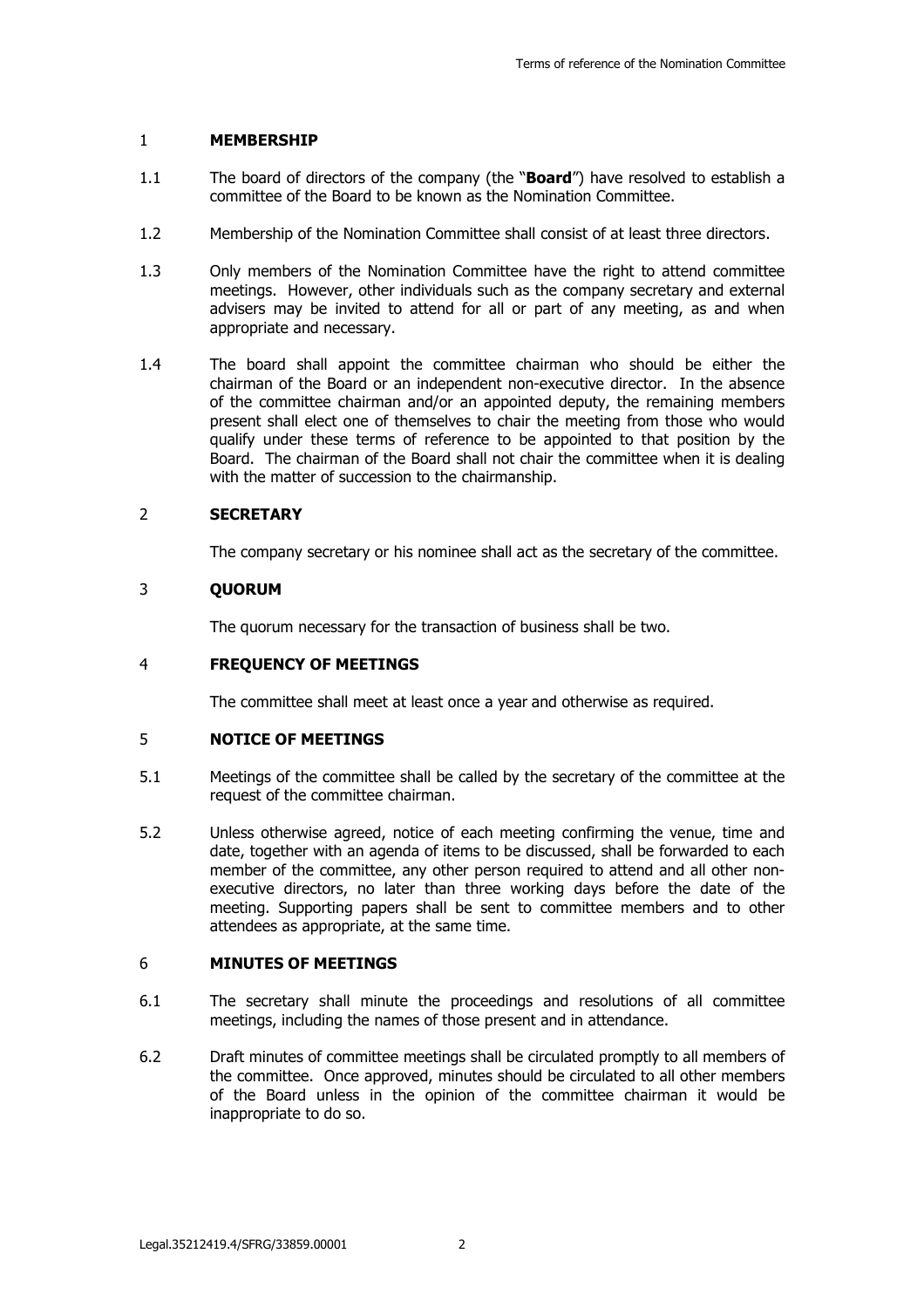# 7 **ANNUAL GENERAL MEETING**

The committee chairman should attend the annual general meeting to answer any shareholder questions on the committee's activities.

### 8 **DUTIES**

- 8.1 The committee should carry out the duties below for the parent company, major subsidiary undertakings and the group as a whole, as appropriate.
- 8.2 The committee shall:
	- (a) regularly review the structure, size and composition (including the skills, knowledge, experience and diversity) of the Board and make recommendations to the Board with regard to any changes;
	- (b) give full consideration to succession planning for directors and the investment adviser in the course of its work, taking into account the challenges and opportunities facing the company, and the skills and expertise needed on the Board in the future;
	- (c) keep under review the leadership needs of the organisation, with a view to ensuring the continued ability of the organisation to compete effectively;
	- (d) keep up to date and fully informed about strategic issues and commercial changes affecting the company and the market in which it operates;
	- (e) be responsible for identifying and nominating for the approval of the Board, candidates to fill board vacancies as and when they arise;
	- (f) before any appointment is made by the Board, evaluate the balance of skills, knowledge, experience and diversity on the Board, and, in the light of this evaluation, prepare a description of the role and capabilities required for a particular appointment. In identifying suitable candidates the committee shall:
		- (i) consider whether it is appropriate to use open advertising or the services of external advisers to facilitate the search;
		- (ii) consider candidates from a wide range of backgrounds assuming such candidates put themselves forward;
		- (iii) consider candidates on merit and against objective criteria and with due regard for the benefits of diversity on the Board, taking care that appointees have enough time available to devote to the position;
	- (g) for the appointment of a chairman, the committee should prepare a job specification, including the time commitment expected. The committee shall take responsibility for procuring that a proposed chairman discloses his other significant commitments to the Board before appointment and that any changes to the chairman's commitments are reported to the Board as they arise;
	- (h) prior to the appointment of a director, the proposed appointee should be required to disclose any other business interests that may result in a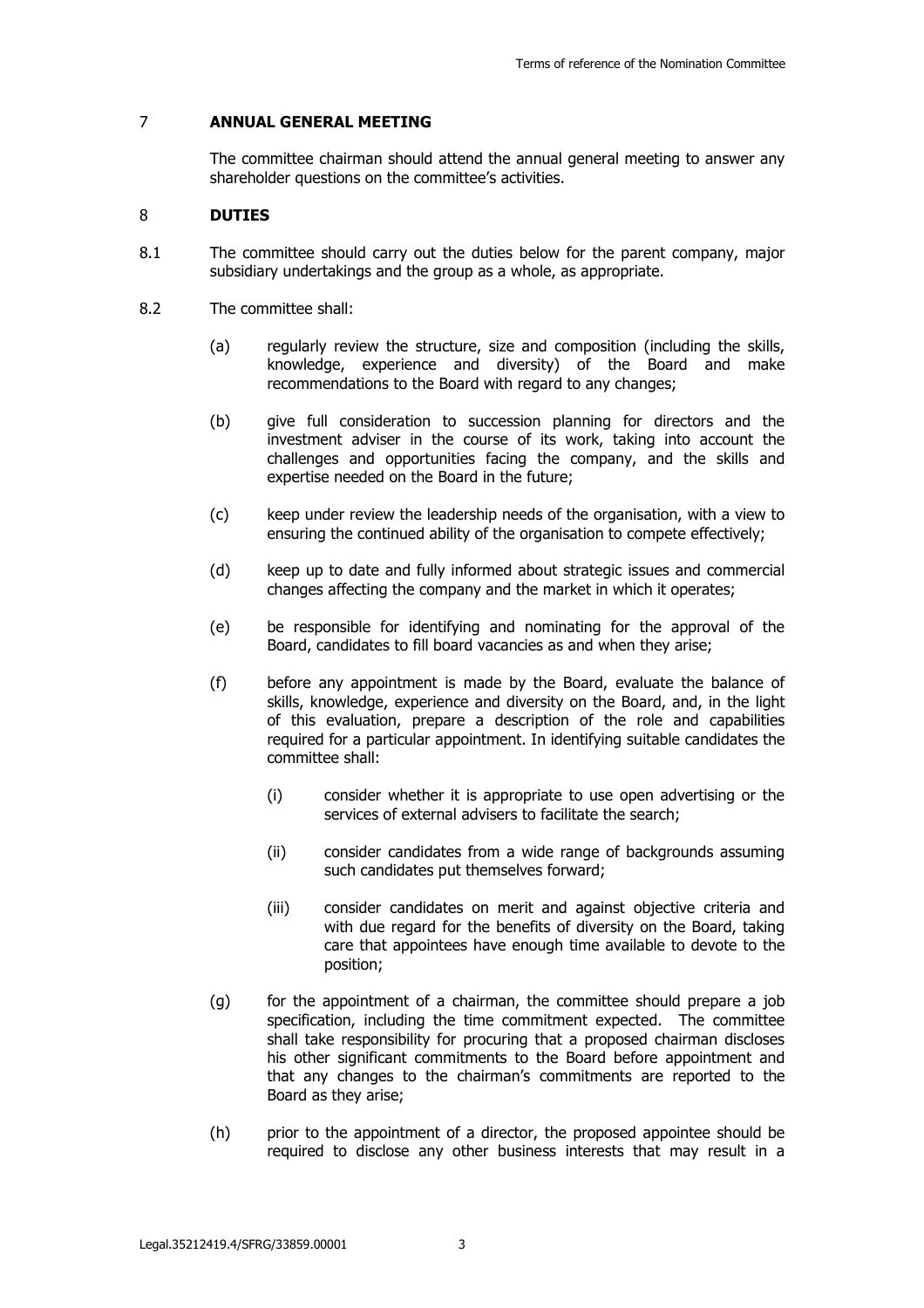conflict of interest and be required to report any future business interests that could result in a conflict of interest;

- (i) ensure that on appointment to the Board, non-executive directors receive a formal letter of appointment setting out clearly what is expected of them in terms of time commitment, committee service and involvement outside board meetings;
- (j) review the results of any Board performance evaluation process that relate to the composition of the Board;
- (k) review annually the time required from non-executive directors. Performance evaluation should be used to assess whether the nonexecutive directors are spending enough time to fulfil their duties; and
- (l) work and liaise as necessary with the Board and all other board committees.
- 8.3 The committee shall also make recommendations to the Board concerning:
	- (a) formulating plans for succession for non-executive directors (in particular for the key role of chairman) and the investment advisor;
	- (b) suitable candidates for the role of senior independent director;
	- (c) membership of the audit and remuneration committees, and any other board committees as appropriate, in consultation with the chairman of those committees;
	- (d) the re-appointment of any non-executive director at the conclusion of their specified term of office having given due regard to their performance and ability to continue to contribute to the Board in the light of knowledge, skills and experience required;
	- (e) the re-election by shareholders of directors under the annual re-election provisions of the UK Corporate Governance Code or the retirement by rotation provisions in the company's articles of association, having due regard to their performance and ability to continue to contribute to the Board in the light of the knowledge, skills and experience required and the need for progressive refreshing of the Board bearing in mind the anticipated life of the Company (particularly in relation to directors being re-elected for a term beyond six years);
	- (f) any matters relating to the continuation in office of any director at any time;
	- (g) the appointment of any person as a director.

# 9 **REPORTING RESPONSIBILITIES**

- 9.1 The committee chairman shall report to the Board on its proceedings after each meeting on all matters within its duties and responsibilities.
- 9.2 The committee shall make whatever recommendations to the Board it deems appropriate on any area within its remit where action or improvement is needed.